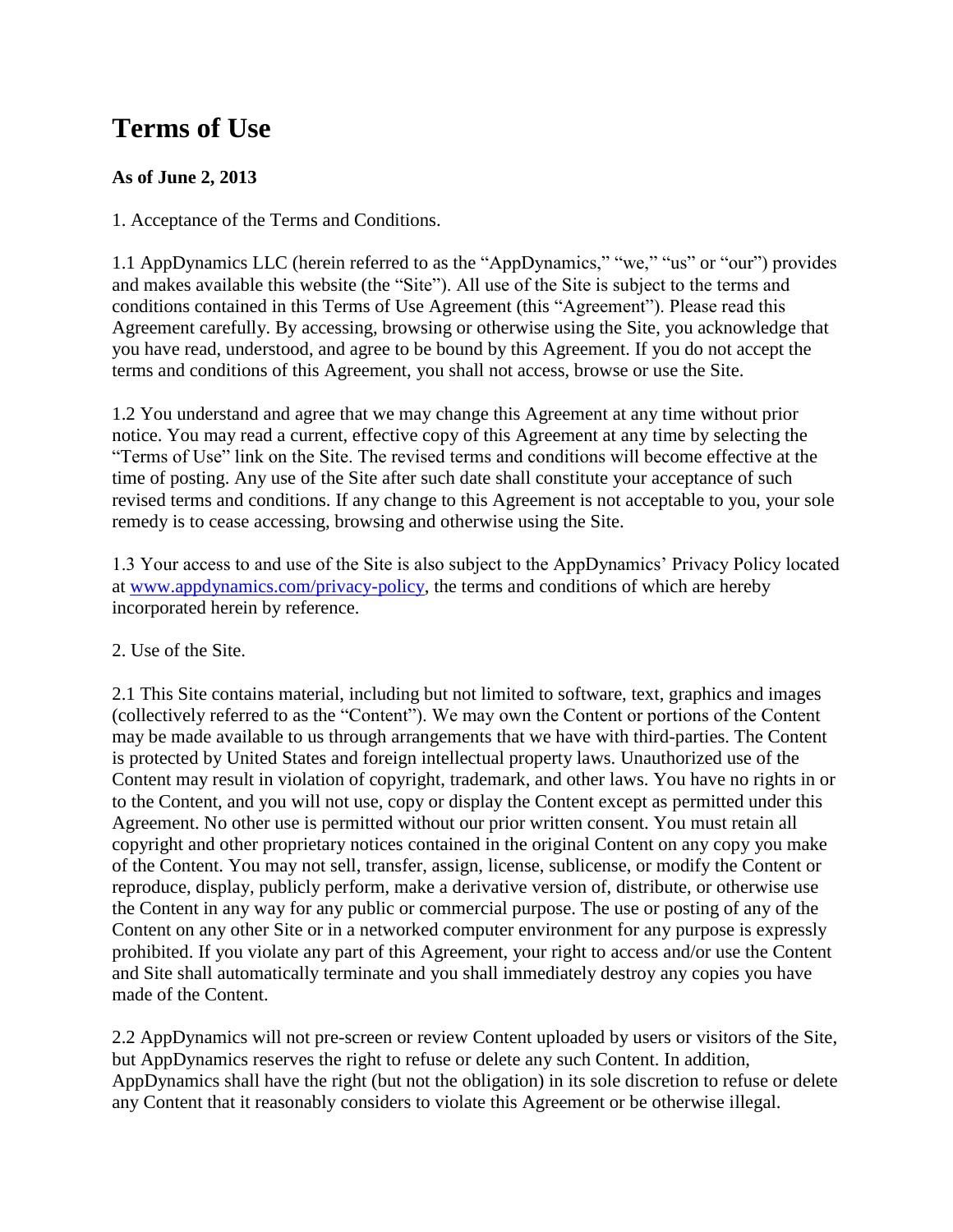AppDynamics does not guarantee the accuracy, integrity or quality of any Content. Under no circumstances will AppDynamics be liable in any way for any Content, including liability for any errors or omissions in any Content or for any loss or damage of any kind incurred as a result of the use of any Content posted, emailed or otherwise transmitted via the Site.

2.3 Your rights to access, download and/or use any AppDynamics products or services made available through the Site will be subject to the terms and conditions of the agreement identified on the Site and/or in connection with such products and services applicable to each such product or service, and you agree to comply with those terms and conditions.

2.4 If required by AppDynamics, each user must: (a) provide true, accurate, current and complete information on the Site's registration form (collectively, the "Registration Data") and (b) maintain and promptly update the Registration Data as necessary. If, after investigation, we have reasonable grounds to suspect that any user's information is untrue, inaccurate, not current or incomplete, we may suspend or terminate that user's account and prohibit any and all current or future use of the Site (or any portion thereof) by that user other than as expressly provided herein. Each user will receive a password and account designation upon completing the registration process and is wholly responsible for maintaining the confidentiality thereof and wholly liable for all activities occurring there under. AppDynamics cannot and will not be liable for any loss or damage arising from a user's failure to comply with this Section, including any loss or damage arising from any user's failure to (a) immediately notify AppDynamics of any unauthorized use of his or her password or account or any other breach of security and (b) ensure that he or she exits from his or her account at the end of each session. AppDynamics handles user Registration Data in accordance with AppDynamics' Privacy Policy.

2.5 The trademarks, service marks, and logos of AppDynamics (the "AppDynamics Trademarks") used and displayed on this Site are registered and unregistered trademarks or service marks of AppDynamics. Other AppDynamics, product, and service names located on the Site may be trademarks or service marks owned by third-parties (the "Third-Party Trademarks", and, collectively with the AppDynamics Trademarks, the "Trademarks"). Nothing on this Site or in this Agreement should be construed as granting, by implication, estoppel, or otherwise, any license or right to use any Trademark displayed on this Site without the prior written consent of AppDynamics specific for each such use. The Trademarks may not be used to disparage AppDynamics or the applicable third-party, AppDynamics' or third-party's products or services, or in any manner (using commercially reasonable judgment) that may damage any goodwill in the Trademarks. Use of any Trademarks as part of a link to or from any Site is prohibited without AppDynamics' prior written consent. All goodwill generated from the use of any AppDynamics Trademark shall inure to AppDynamics' benefit.

2.6 You agree not to: (a) take any action that imposes an unreasonable load on the Site's infrastructure, (b) use any device, software or routine to interfere or attempt to interfere with the proper working of the Site or any activity being conducted on the Site, (c) attempt to decipher, decompile, disassemble or reverse engineer any of the software comprising or making up the Site, (d) delete or alter any material posted on the Site by AppDynamics or any other person or entity, or (e) frame or link to any of the materials or information available on the Site.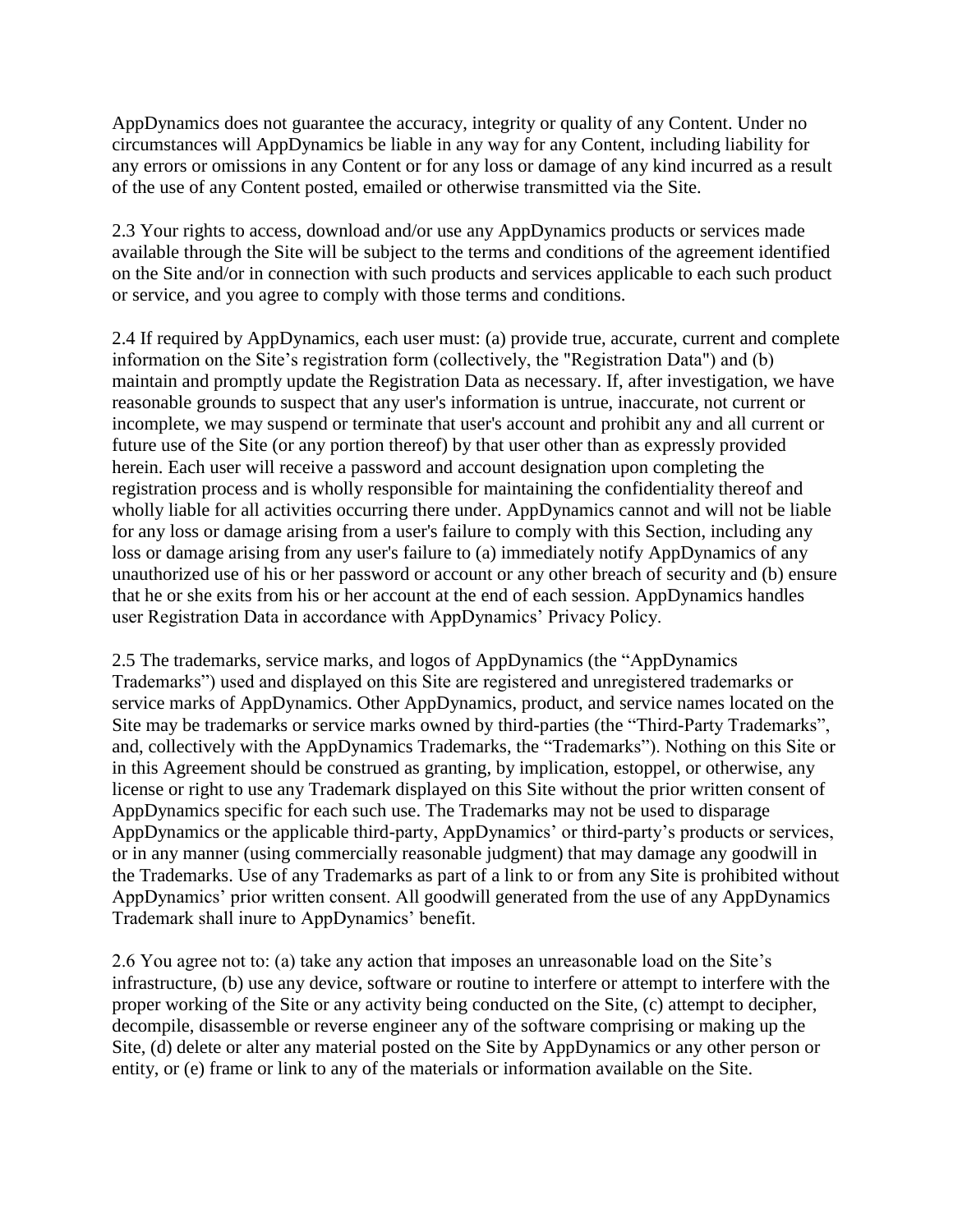2.7 The Site contains links to third-party websites ("External Sites"). These links are provided solely as a convenience to you and not as an endorsement by us of the content on such External Sites. The content of such External Sites is developed and provided by others. You should contact the site administrator or Webmaster for those External Sites if you have any concerns regarding such links or any content located on such External Sites.

We are not responsible for the content of any linked External Sites and do not make any representations regarding the content or accuracy of any materials on such External Sites. You should take precautions when downloading files from all Sites to protect your computer from viruses and other destructive programs. If you decide to access any External Sites, you do so at your own risk.

2.8 Certain elements of the Site are protected by trade dress, trademark, unfair competition, and other state and federal laws and may not be copied or imitated in whole or in part, by any means, including but not limited to, the use of framing or mirrors, except as otherwise expressly permitted by Section 2.1 of this Agreement. None of the Content for this Site may be retransmitted without the express written consent from AppDynamics for each and every instance.

2.9 The Digital Millennium Copyright Act of 1998 (the "DMCA") provides recourse for copyright owners who believe that material appearing on the Internet infringes their rights under U.S. copyright law. If you believe in good faith that materials on the Site infringe your copyright, you (or your agent) may send us a notice requesting that the material be removed, or access to it blocked. Notices and counter-notices must meet the then current statutory requirements imposed by the DMCA (see [www.loc.gov/copyright](http://www.loc.gov/copyright) for details). Notices and counter notices with respect to the Site should be sent to AppDynamics at:

By Mail: Copyright Agent 303 Second Street, 8th Floor, North Tower San Francisco, CA 94107

By Email: [support@appdynamics.com](mailto:support@appdynamics.com)

3. Limitation of Liability and Disclaimer of Warranties.

3.1 APPDYNAMICS, ITS AFFILIATES, AND THEIR RESPECTIVE OFFICERS, DIRECTORS, EMPLOYEES, AGENTS, SUPPLIERS AND LICENSORS (COLLECTIVELY, THE "APPDYNAMICS PARTIES") MAKE NO WARRANTIES OR REPRESENTATIONS ABOUT THE CONTENT, INCLUDING BUT NOT LIMITED TO ITS ACCURACY, RELIABILITY, COMPLETENESS, TIMELINESS OR RELIABILITY. THE APPDYNAMICS PARTIES SHALL NOT BE SUBJECT TO LIABILITY FOR THE TRUTH, ACCURACY OR COMPLETENESS OF THE CONTENT OR ANY OTHER INFORMATION CONVEYED TO THE USER OR FOR ERRORS, MISTAKES OR OMISSIONS THEREIN OR FOR ANY DELAYS OR INTERRUPTIONS OF THE DATA OR INFORMATION STREAM FROM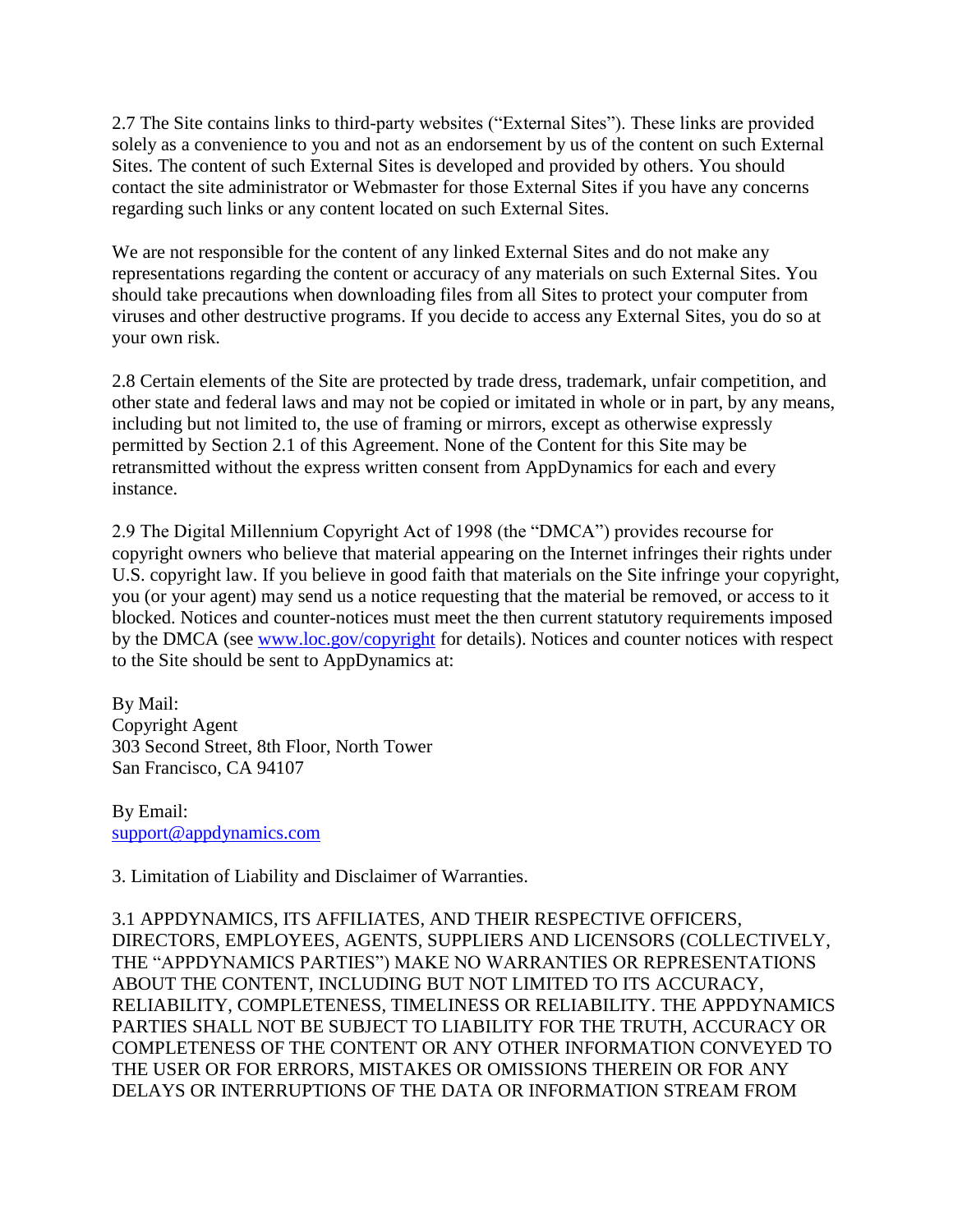WHATEVER CAUSE. YOU AGREE THAT YOU USE THE SITE AND THE CONTENT AT YOUR OWN RISK.

THE APPDYNAMICS PARTIES DO NOT WARRANT THAT THE SITE WILL OPERATE ERROR FREE OR THAT THE SITE, ITS SERVER, OR THE CONTENT ARE FREE OF COMPUTER VIRUSES OR SIMILAR CONTAMINATION OR DESTRUCTIVE FEATURES. IF YOUR USE OF THE SITE OR THE CONTENT RESULTS IN THE NEED FOR SERVICING OR REPLACING EQUIPMENT OR DATA, NO APPDYNAMICS PARTY SHALL BE RESPONSIBLE FOR THOSE COSTS.

THE SITE AND CONTENT ARE PROVIDED ON AN "AS IS" AND "AS AVAILABLE" BASIS WITHOUT ANY WARRANTIES OF ANY KIND. THE APPDYNAMICS PARTIES DISCLAIM ALL WARRANTIES, INCLUDING, BUT NOT LIMITED TO, THE WARRANTIES OF TITLE, MERCHANTABILITY, NON INFRINGEMENT OF THIRD PARTIES RIGHTS, AND FITNESS FOR PARTICULAR PURPOSE.

3.2 IN NO EVENT SHALL ANY APPDYNAMICS PARTY BE LIABLE FOR ANY SPECIAL, INDIRECT, PUNITIVE, INCIDENTAL OR CONSEQUENTIAL DAMAGES, LOST PROFITS, OR DAMAGES RESULTING FROM LOST DATA OR BUSINESS INTERRUPTION RESULTING FROM OR IN CONNECTION WITH THE USE OR INABILITY TO USE THE SITE AND THE CONTENT, WHETHER BASED ON WARRANTY, CONTRACT, TORT (INCLUDING NEGLIGENCE), OR ANY OTHER LEGAL THEORY, EVEN IF SUCH APPDYNAMICS PARTY HAS BEEN ADVISED OF THE POSSIBILITY OF SUCH DAMAGES. OUR LIABILITY, AND THE LIABILITY OF ANY OTHER APPDYNAMICS PARTIES, TO YOU OR ANY THIRD PARTIES IN ANY CIRCUMSTANCE IS LIMITED TO \$100.

3.3 Some states do not allow exclusion of implied warranties or limitation of liability for incidental or consequential damages, so the above limitations or exclusions may not apply to you. IN SUCH STATES, THE LIABILITY OF THE APPDYNAMICS PARTIES SHALL BE LIMITED TO THE GREATEST EXTENT PERMITTED BY LAW.

4. Indemnification.

You agree to defend, indemnify, and hold harmless the AppDynamics Parties from and against any claims, actions or demands, including, without limitation, reasonable legal and accounting fees, arising or resulting from your breach of this Agreement or your access to, use or misuse of the Content or Site. AppDynamics shall provide notice to you of any such claim, suit, or proceeding. AppDynamics reserves the right to assume the exclusive defense and control of any matter which is subject to indemnification under this section. In such case, you agree to cooperate with any reasonable requests assisting AppDynamics' defense of such matter.

5. Termination of the Agreement.

5.1 AppDynamics reserves the right, in its sole discretion, to restrict, suspend, or terminate this Agreement and your access to all or any part of the Site or the Content at any time and for any